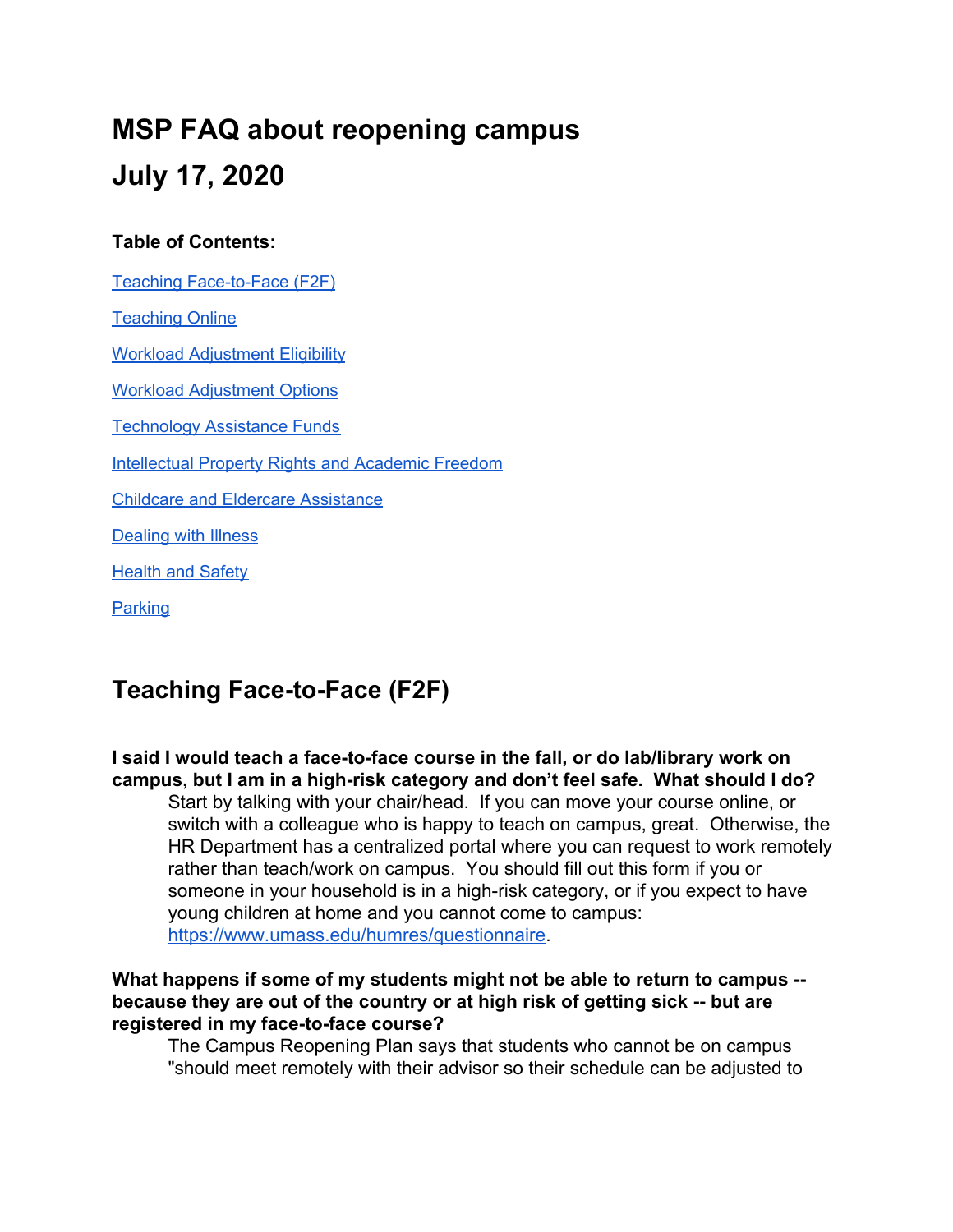only include fully remote courses." Anyone who will not be on campus (for any reason) should not be enrolled in face-to-face courses.

#### **I am hoping to teach some of my classes F2F. Do I have a choice about this or did I miss a deadline for indicating this to my Department Chair or Dean?**

Departments were surveyed about which courses were "essential" for face-to-face or hands-on learning. Only those courses identified as essential F2F are being offered online. If you want to teach your course F2F, and you know that your students will be on campus, tell your Chair or Dean -- they may be willing to make it happen.

#### **My course is online but I'd like to meet with my students at least once this fall - can I do that?**

If you're teaching a small class and you'd like to meet in person with your students who are on campus, ask your chair/head about that possibility. As long as it is safe -- e.g., outside, with face coverings and appropriate distance - students would appreciate being able to get together with each other and with you. If you need an indoor classroom space, that may be more difficult -- it is up to your college and EH&S.

#### **What happens if a significant number of students in my F2F course can't attend classes in person because they are in quarantine or sick?**

The same rules apply as when students get sick during any semester: faculty will be expected to be compassionate, to give students a chance to complete the required coursework if possible, and to give incompletes if necessary. If it becomes necessary to move the course online because students are not on campus, discuss that with your chair/head as soon as possible.

#### **If students enrolled in an essential F2F class can't attend in person for a significant amount of time, will they need to withdraw or take an incomplete?**

Yes, if a student cannot do the work that is required for the course, they should withdraw or take an incomplete.

# <span id="page-1-0"></span>**Teaching Online**

#### **I want to teach a great online course in the fall. How should I start?**

Many resources are available on campus -- we encourage you to start early and take advantage of these opportunities. Here are some ways to get started now:

- [Request your Moodle Course in SPIRE here.](https://t.e2ma.net/click/gdpcjd/smovcw/orpkv0) You can do this right now.
- Once you're in Moodle, you'll see that there's a "Flex Forward" course on the left-hand side. All faculty are encouraged to use this resource to help with course content.
- Use this [central web portal](https://t.e2ma.net/click/gdpcjd/smovcw/wlmkv0) to get resources to develop courses.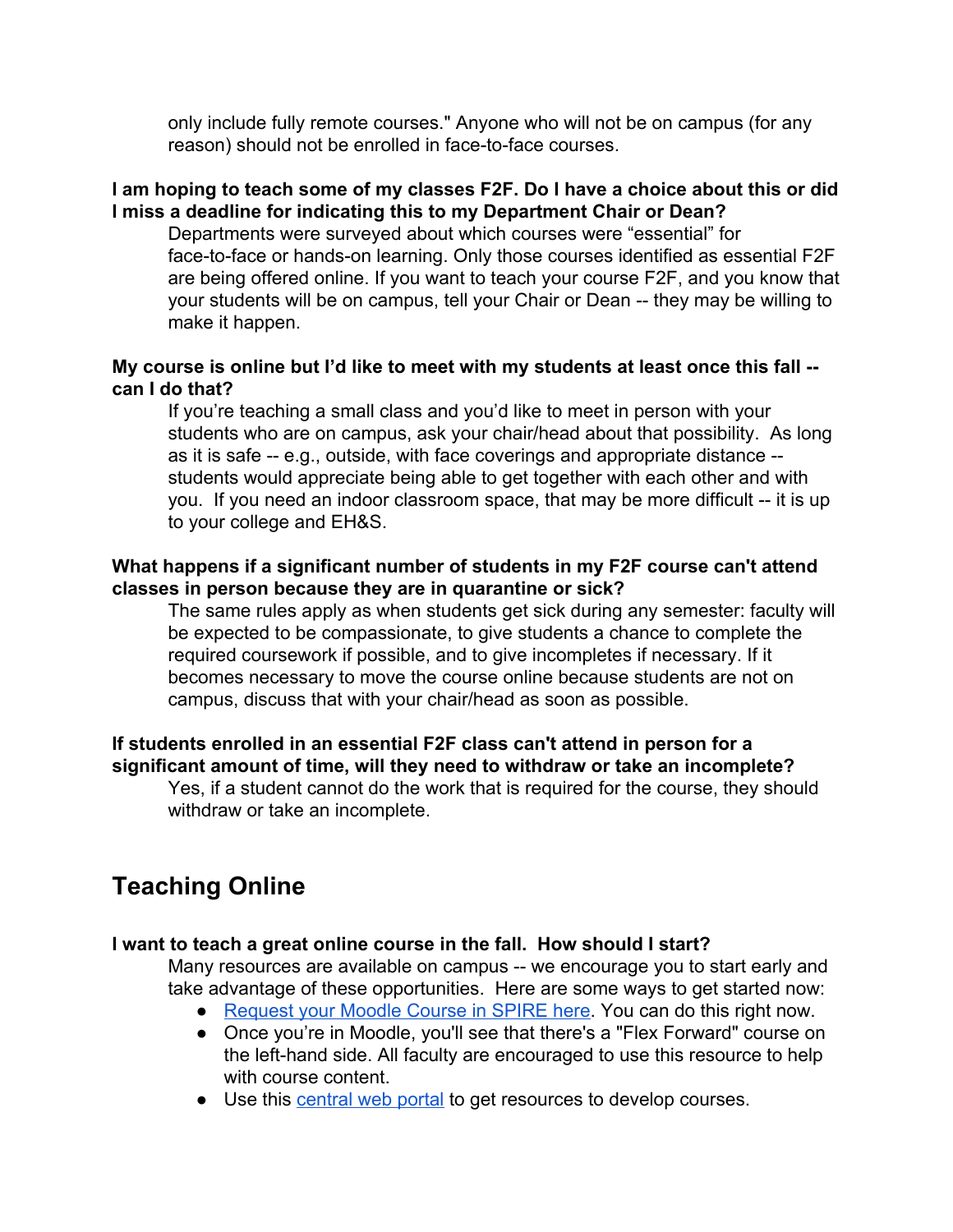- The Center for Teaching and Learning (CTL) has resources for **[Flexible](https://t.e2ma.net/click/gdpcjd/smovcw/04rkv0)** [Course \(Re\)Design](https://t.e2ma.net/click/gdpcjd/smovcw/04rkv0) (this is mostly about pedagogy)
- University Without Walls (UWW) has a [central web portal](https://t.e2ma.net/click/gdpcjd/smovcw/wlmkv0) for developing online courses (this is mostly about how to use online technology).
- Ask for help or a consultation through the central help request using this [help request form.](https://t.e2ma.net/click/gdpcjd/smovcw/s6nkv0)
- IT is offering a series of Instructional Technology Workshops, starting immediately. Register [her](https://etna.it.umass.edu/public/workshops?_ga=2.245192645.1378967074.1594329840-1659083849.1568478809)e.

#### **I see that the MSP negotiated "workload adjustments" for converting to a high-quality online course -- how will they work?**

In the past, the MSP negotiated compensation for the effort required to create an online course. This year, the state would not agree to financial compensation, so we negotiated workload adjustments to compensate faculty for our additional effort this summer. If you create a high-quality online course, you will have your choice of three possible adjustments for each course:

- a) A future course release timing to be determined with approval of the Chair in one of the following seven semesters;
- b) one year of sabbatical credit;
- c) one year of credit towards continuous appointment (for NTT only without altering the contractual review process).

#### **Will my course qualify for the workload adjustment?**

In general, if you are teaching a three-credit or four-credit course, with more than 12 students, and you had to put in significant effort to convert it to an online course, your course will qualify for the workload adjustment. If your class is very small and discussion-based (e.g. most graduate seminars), or if it is a one-credit or two-credit course, it typically would not be eligible for a workload adjustment. There are circumstances where the instructor has to put in extraordinary effort to convert a small class to high-quality online, and the administration will evaluate those situations on a case-by-case basis. Some intensive classes, such as clinical courses that require simulation software, or community engagement courses that require entire new curricula, will be eligible for the workload adjustment even if there are fewer than 12 students enrolled.

#### **How is a "high-quality online course" defined and who determines if a course meets this definition?**

MSP is working with the administration to agree on a definition and some guidelines for faculty. For now, instructors should think about what technologies and/or instructional materials will work for their students, and should have a well thought-out plan for teaching in a way that engages their students and clearly explains their workload and expectations. Anyone who puts in the effort to convert a traditional face-to-face course to online, or to create a new online course, should get the workload adjustments that MSP negotiated.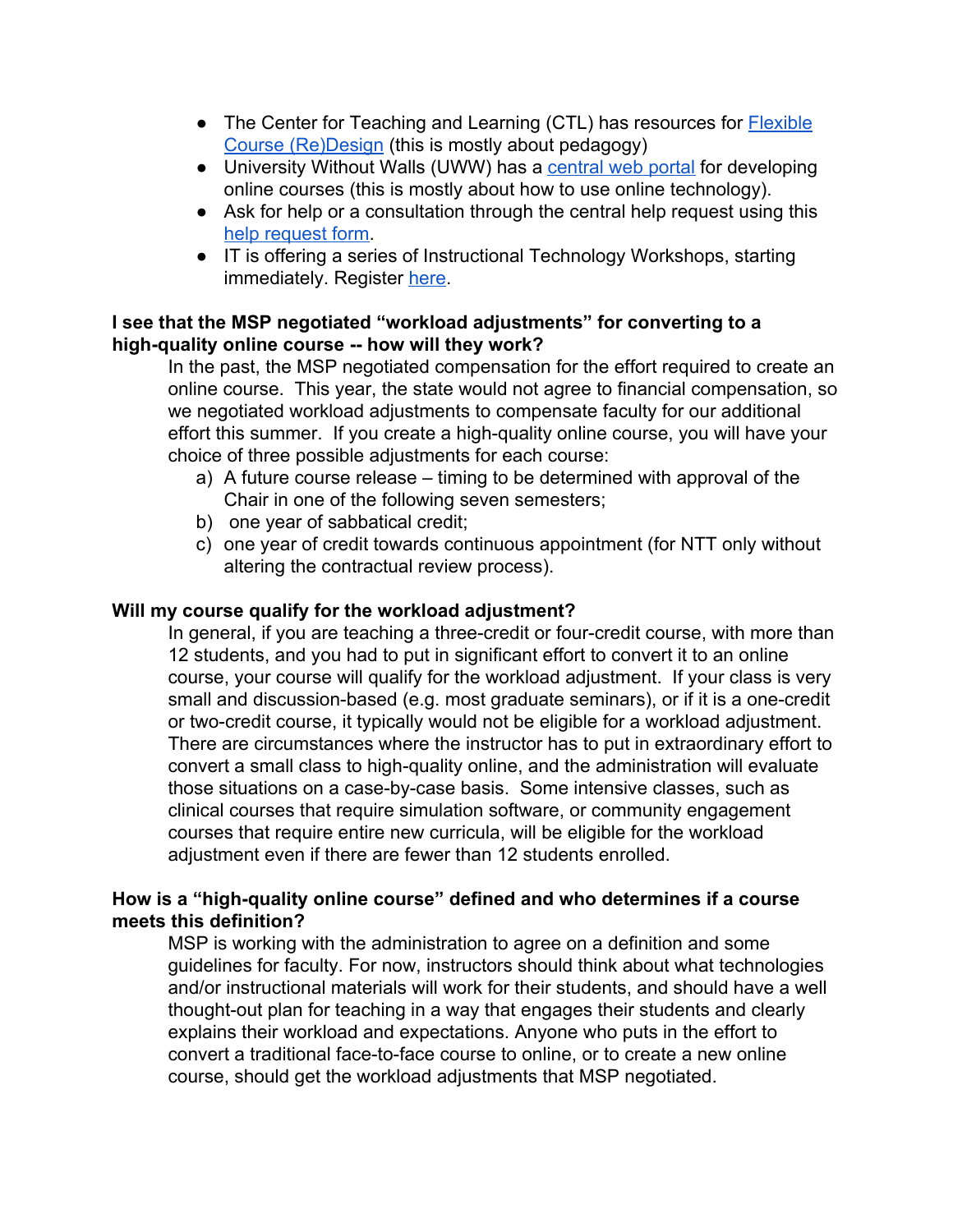#### **Do we need to document our efforts for how we have engaged with IDEAS and CTL? How much engagement is required for a workload adjustment?**

In general, it is always a good idea to document everything around here. But we do not expect engagement with IDEAS or CTL to be mandatory -- some faculty have other resources to create excellent online activities, and that's fine. You know best what constitutes a "high-quality" course in your field, and you should do what works best for your subject and your students. We do encourage everyone to take advantage of existing resources on campus, to make the transition to online teaching easier and more satisfying.

#### **How is one year of sabbatical credit defined?**

One year of sabbatical credit means that you get two semesters in the sabbatical "bank" toward your next sabbatical. You can see details in [Appendix C](https://umassmsp.org/files/Appendix%20C%20final.pdf) of the MSP contract.

### **As a new NTT faculty member, I would normally be eligible for review for continuous appointment after 3 FTE years. With a workload adjustment of credit towards continuous appointment would I be eligible after only 2 years?**

Yes!

#### **I am worried about the impact the workload adjustments are going to have in my department. There could be a large number of faculty qualifying for multiple course releases.**

The administration was concerned about this too. Because the MSP recognized that too many course releases would be hard on certain departments, we agreed that course releases could only be used during a semester approved by the department chair/head, and we also agreed to spread them out over seven semesters so that everyone can't take their course release at once. Sabbaticals similarly must be approved by the administration and the chair/head or dean may ask you to delay by a semester or a year to meet student/program needs. But you are entitled to the credit in exchange for putting in significant effort this year.

#### **When should we start discussing our workload adjustment with the department chair/head?**

<span id="page-3-0"></span>There will be a new field in the APWS system that will allow you to select your workload adjustment. Your selection will be officially documented, and you should keep a record of the course release, sabbatical credit, or credit toward continuous appointment.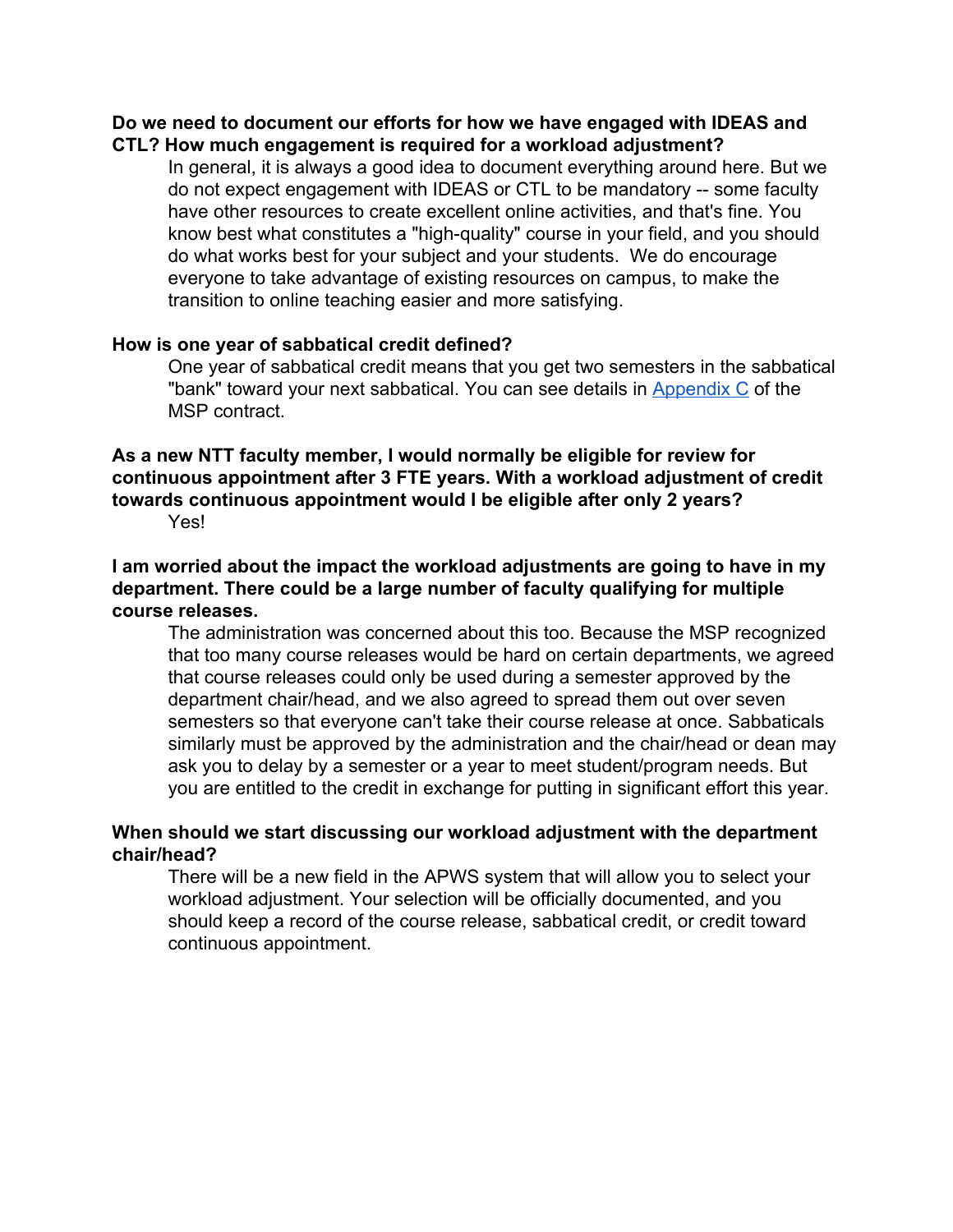# **Workload Adjustment Eligibility**

**If I transitioned a class online for the second half of Spring 2020 and am now converting that class fully online for Fall or Spring 2021 would it still count as a new conversion and qualify for a workload adjustment?**

Yes. What we did during spring break was considered an emergency move to "remote" teaching -- we were not expected to create "high-quality fully online" courses (and we were not compensated to do so). If you teach the same course as a high-quality fully online course during 2020-2021, you will receive a workload adjustment for the additional effort required this summer.

#### **How will one-credit honors seminars or first-year seminars work?**

As far as we know, all of these courses will move online. We do not expect a full course release to be granted for these courses, which are small and discussion-based -- although we have asked for some type of additional compensation. We encourage faculty who are teaching first-year seminars to utilize existing resources, including external modules and campus librarians and staff, to supplement the curriculum and to make your life a little easier.

#### **If my course is already multimodal or fully online, would I qualify for a workload adjustment?**

Sorry, no. You should have received compensation for converting to multi-modal or fully online when you did that work, so you won't be entitled to additional compensation now.

#### **If I have previously taught a course online, but it was substantially different (for example a few students through UWW versus now transitioning to a large university course online), would I still qualify for a workload adjustment?**

If you are putting in significant additional effort to create a high-quality online course, you will receive a workload adjustment. If you taught a hybrid course before, or a course that was very different from the course you will be teaching this fall, that should count as a new high-quality online course. But we may have to look at the details and discuss these courses with the administration on a case-by-case basis.

#### **I'm teaching a class I have never taught online -- however another faculty member has taught it online before. I am not reusing their materials -- I am generating a substantial amount of new, original content. Would I get a workload adjustment?**

Yes. It doesn't matter if the course has been taught by someone else. If you are creating a new course, or converting a new course to fully online, you are eligible for the workload adjustment.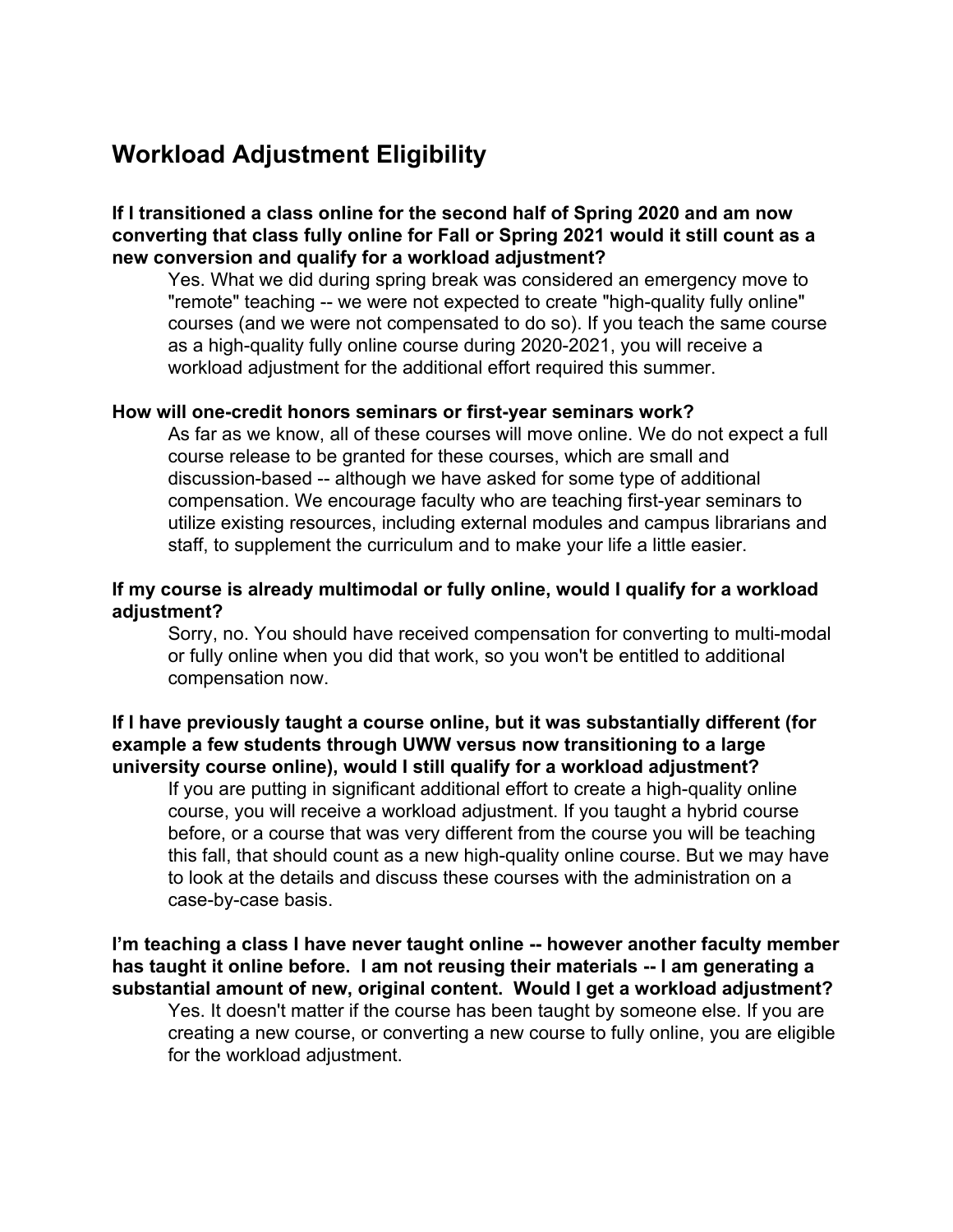#### **I am not converting a F2F course -- I am teaching a class for the first time. Will this count towards the workload adjustment?**

Yes. If you are putting in the effort to create a high-quality fully online course, you are eligible for the workload adjustment.

#### **I am converting a course to online and teaching it this summer (it was previously taught face-to-face last spring, but will not be taught in the fall). Can I get a course release?**

Sorry, no. Summer courses are not "University session" and will not be eligible for workload adjustments.

#### **Are there any class sizes that would not qualify for this workload adjustment? (e.g., small graduate seminars?)**

Yes, small courses (grad or undergrad) with 12 or fewer students that are run as discussion-based seminars -- the same as you've taught in person, except on Zoom rather than in a classroom -- are not eligible for a workload adjustment. The principle is that if you do not have to put in significant additional effort to create new curricula, you are not entitled to a course release or sabbatical credit. If you do have to put in major effort to create the online course, that would make it eligible for the workload adjustment.

# <span id="page-5-0"></span>**Workload Adjustment Options**

#### **If I am converting two classes to a high-quality online course this semester, will I receive a workload adjustment for each course?**

Yes! The workload adjustments are per course. If you are planning to teach more than two courses, however, we would be concerned that it is a huge amount of work to convert three or four courses to high-quality online courses. If that is your situation, the department/college may want to cancel one of your courses and negotiate other ways of adjusting your workload. The MSP will be happy to talk with you if that is the case.

#### **If I am unable to use one of the workload adjustments being offered (because I am leaving the university after next year) how much money would I receive?**

Anyone who chooses the course release option and then leaves the university will receive \$7,000 per course release. This is the minimum pay for one course according to the MSP contract.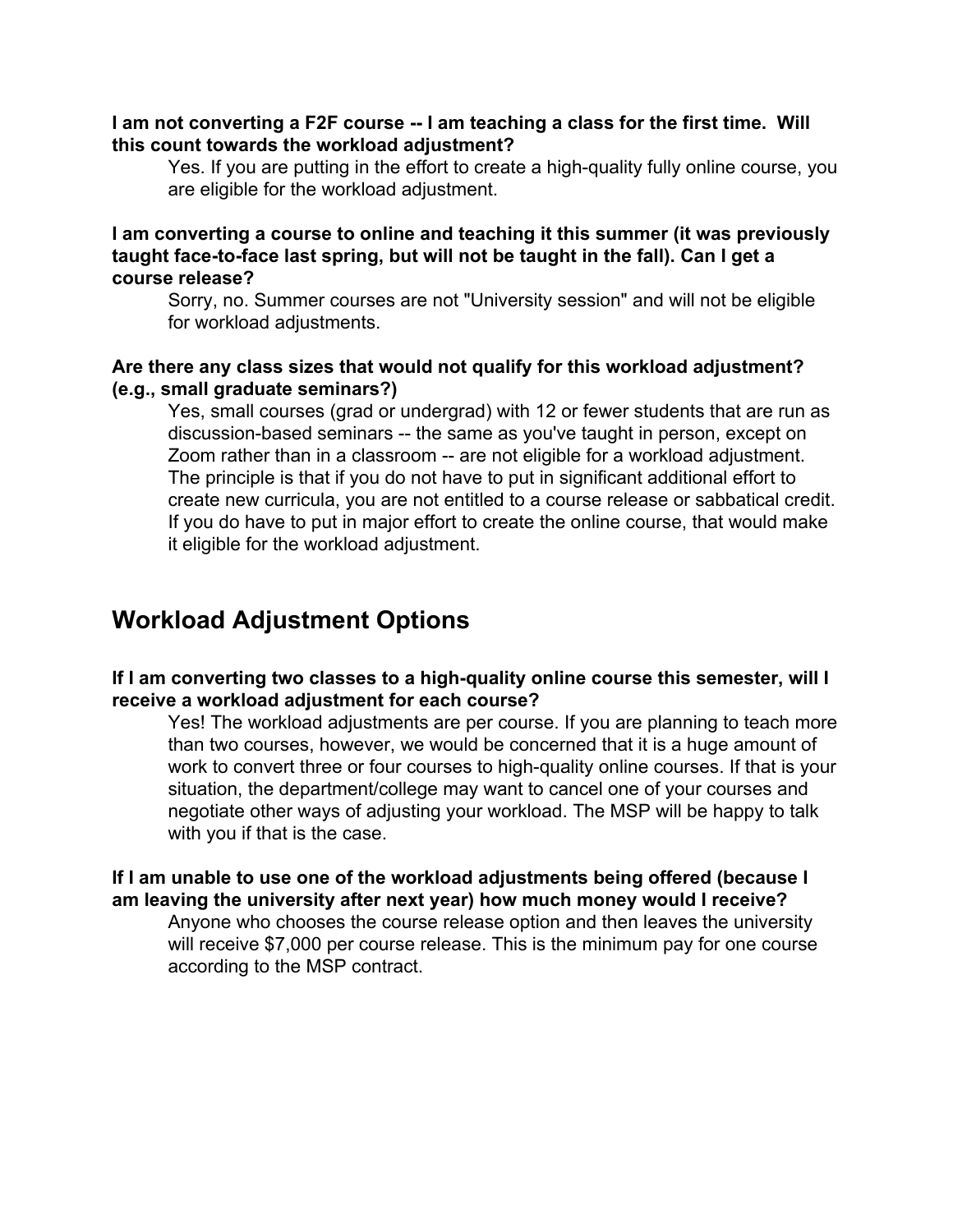**Are there any provisions for workload adjustments for Visiting Professors, NTT faculty with short-term appointments, or NTT faculty with appointments ending this Fall or Spring, who would not be able to use a course release or time towards continuing appointment?**

Yes, everyone in the MSP bargaining unit is eligible for a workload adjustment if you do the work to create a high-quality online course. If you plan to leave the university, you should choose the course release option -- and if you cannot use the course release before you leave, you will receive \$7,000 per unused course release when you leave UMass.

#### **Can NTT faculty get a year of credit toward a sabbatical?**

No. NTT faculty are not eligible for sabbaticals so they cannot receive that credit. NTT faculty are eligible to apply for Professional Improvement Leave after six years at UMass; this provides a semester of paid leave but the process is not the same as a sabbatical. NTT faculty should choose either the credit toward continuous appointment (for newer faculty) or the course release option.

#### **Clinical faculty have transitioned our clinic to telepractice. How can we receive adjustments for the immense change in workload and how does this compare to converting a course to online?**

We're working on it! We have discussed this issue with the administration and we will let you know as soon as we have a solution for our clinical faculty.

## <span id="page-6-0"></span>**Technology Assistance Funds**

#### **I have an old computer on the verge of death -- how can I get a replacement?**

The MSP has negotiated a significant fund that includes computer replacements (the old MSP-negotiated computer replacement fund) as well as new technology needs. The announcement and request for applications will be posted next week (week of July 20, 2020)-- don't miss it! Priority will go to people who need a new computer/tablet for remote teaching and research. If you also applied for the computer replacement fund during the 2019-20 year, you will also have priority for these funds this summer.

#### **I have very low speed internet access that will need to be updated to teach online in the fall. Can I get support for better home internet?**

Yes. You can submit an application to the technology and computer replacement fund for enhanced internet at your home. This may be paid as a grant or stipend rather than a reimbursement; in that case it would count as taxable income. Watch for the application coming soon.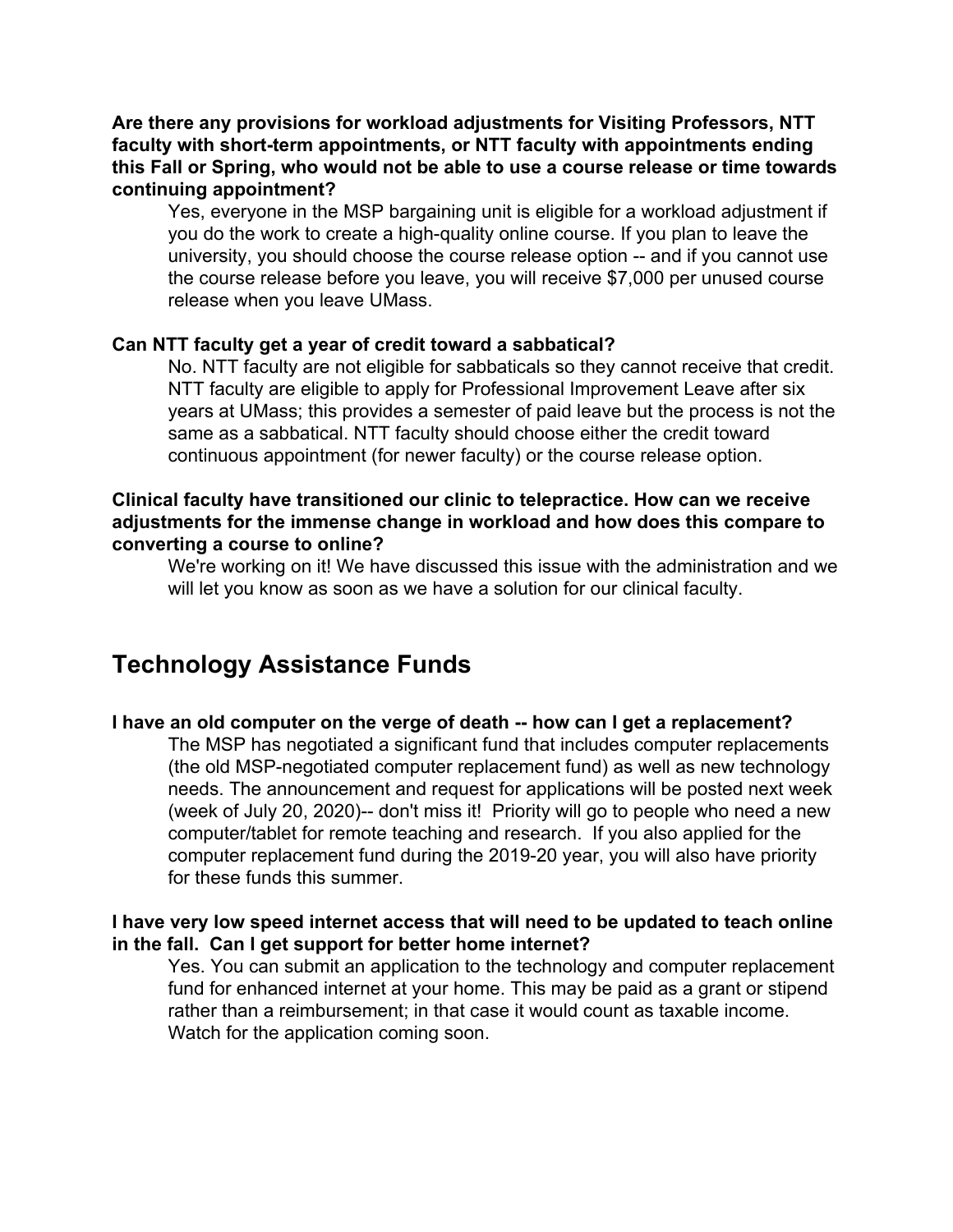#### **How do I access technology funds in order to address some computer software and/or hardware needs that will allow me to do my job better?**

The technology funds will be announced shortly, and the application will be online. There will be a choice of computers and tablets. If you choose one of the pre-existing options, the university will purchase it and you can pick it up on campus. If you need a specific type of hardware/software, you can put in a special request and it will take a bit longer. As with any computer purchase with university funds, UMass will own the equipment, but you can use it at home.

# <span id="page-7-0"></span>**Intellectual Property Rights and Academic Freedom**

#### **What intellectual property rights do I have when I am teaching over Zoom or remotely?**

You retain the rights to all of your creative contributions to your courses, whether you are using Zoom, Blackboard, Moodle, or any other platform. You cannot be asked to give your course shell or any course materials to anyone else. No one may use any of your materials without your express permission. MSP members have strong intellectual property rights whether you teach on campus or online.

#### **Do I have to teach my course synchronously? Do I have to use Zoom?**

No. You don't have to use any specific software -- faculty should teach in the way that works best for your students. Faculty are encouraged to have some synchronous meetings to meet and engage the students. If you teach synchronously, you must use the time slot you were assigned, so that students do not end up with conflicting schedules. If you decide to hold just a few synchronous meetings and to use other methods to engage your students in between classes, that is fine. Consult with experts and use your best judgment in designing a great course.

#### **Do I have to hold synchronous office hours? What if 50 percent of my students are in Asia or in another time zone?**

Many faculty would rather hold a couple of synchronous office hours per week, so that you are not expected to be available to your students online 24/7. If you have many students in other time zones, it might work to hold some asynchronous "office hours." If you prefer other methods for responding to students and engaging with their ideas, and it works for you and for them, by all means go for it!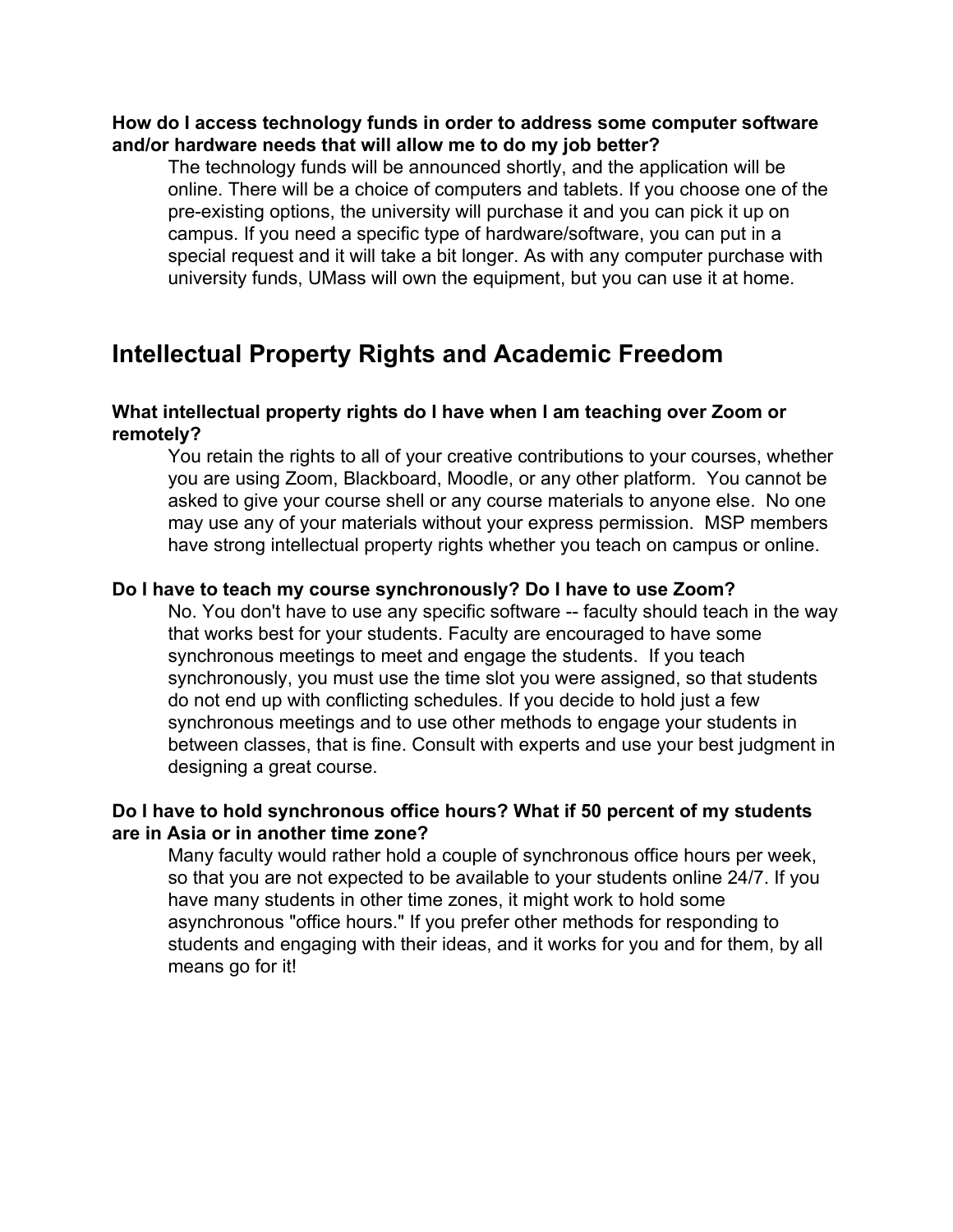## <span id="page-8-0"></span>**Childcare and Eldercare Assistance**

#### **What options are available for childcare or eldercare assistance?**

The MSP has expanded our Childcare Assistance Funds to support faculty and librarians. For the first time, the administration will support elder care as well as childcare needs, for any faculty (tenure-track or NTT) or librarian. An application will go out shortly. We know that the funds will not be sufficient to cover all childcare needs but we are pleased that the administration has created this pool of funds for our colleagues who have young children at home.

#### **What options are available for childcare leave, especially since there is insufficient availability of daycare and K-12 schools might be closed or operating on different schedules?**

If you have young children at home because of COVID-19-related closures, you have two options. First, you can do your work from home. If you're unable to work from home, your second option is to take a leave for the semester. You do not have to take an unpaid leave; you can use the FFCRA (below).

#### **How does the FFCRA work and how much compensation will I receive?**

FFCRA will provide ⅔ of your regular pay for 12 weeks, up to a maximum of \$12,000, if your children's daycare/school is closed because of COVID-19 and you have no alternative care. This is not enough, but it is better than taking an unpaid leave. You can learn more about the program here: [https://www.dol.gov/agencies/whd/pandemic/ffcra-employer-paid-leave.](https://www.dol.gov/agencies/whd/pandemic/ffcra-employer-paid-leave) If you need to take the FFCRA leave, the MSP can help you navigate the process.

#### **If we choose to not send children to school because of the high-risk environment will there be pushback from the university if the child's school is in fact open? What about people who have nannies or other childcare providers?**

If you have children at home, you will have the option of working from home. You will not be eligible for FFCRA paid leave unless schools are actually closed and you have no suitable alternative. If you have a nanny or other childcare provider, you are eligible for subsidies from the MSP-negotiated childcare and elder care assistance funds.

#### **How can we set reasonable expectations given caregiving needs at home?**

The MSP is consistently advocating for reasonable, humane expectations for all members of the UMass community during this difficult time. The provost is in full agreement and has written standards encouraging personnel evaluations to take into account the challenges of the pandemic. We have negotiated automatic extensions for tenure and reappointment clocks last semester, and the elimination of SRTIs for last semester and the coming year -- we hope that these provisions will go a long way in relieving stress for many MSP members. At the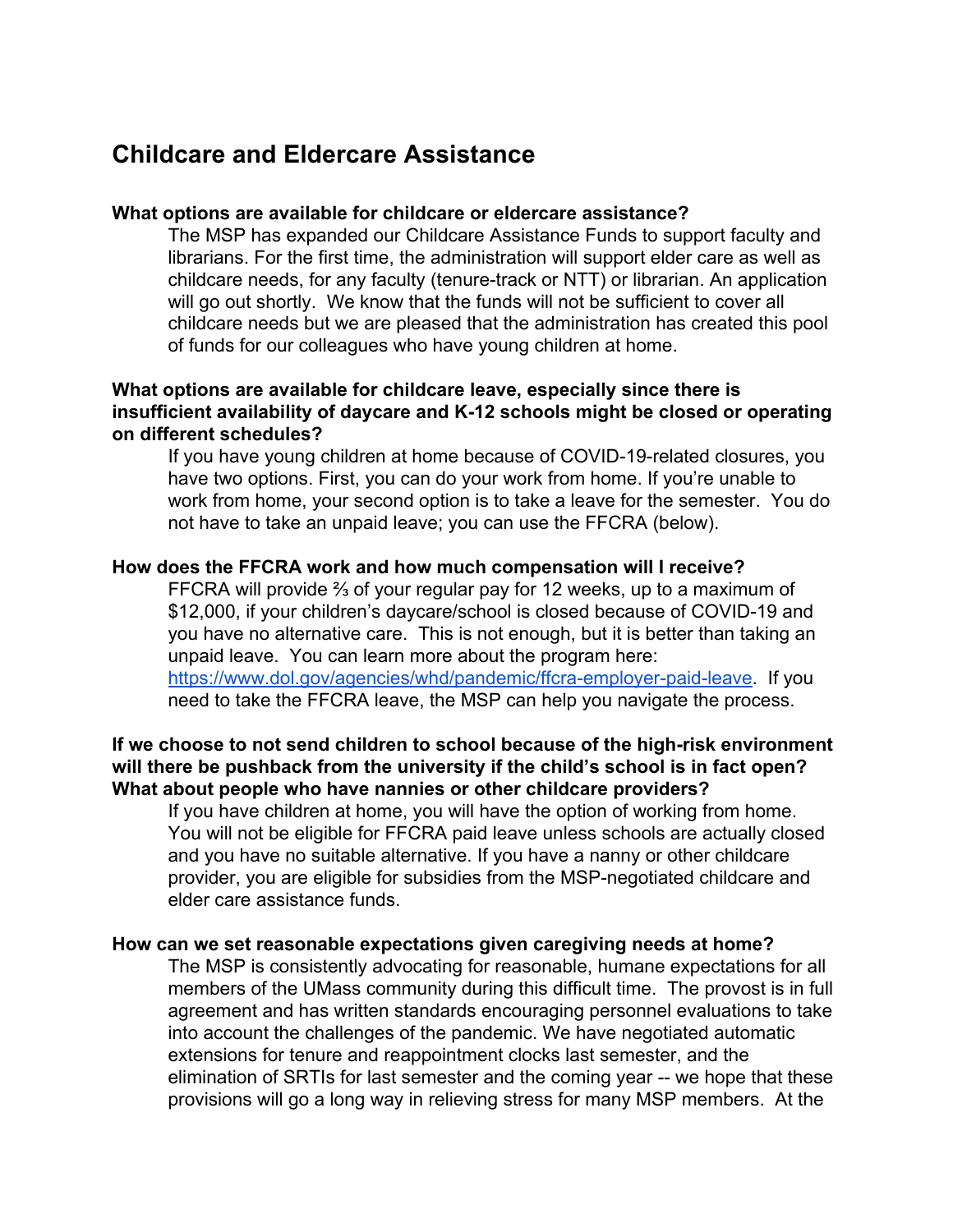same time, we urge faculty to remember that students are also facing extraordinary challenges. By setting reasonable expectations for our students, we can also reduce the burdens on ourselves.

### **Dealing with Illness**

#### **What should I do if I am sick with COVID-19?**

Any students, faculty or staff who are concerned about potential exposure to COVID-19 should contact the University Health Services Triage Advice Nurse at 413-577-5229 for further guidance. Employees with symptoms have the right to be tested at University Health Services. If you are concerned that you or another employee may be ill with COVID-19, please contact your chair/head as well as the COVID-19 Response Team at 413-687-2283 or COVID19HR@umass.edu. Their response will include, as appropriate, attention to an individual's health concerns, notification of potentially affected groups, and steps to manage and clean university facilities. To minimize the spread of the virus, employees who are ill with COVID-19 are advised to remain at home until cleared by their local public health department.

#### **Will we need to share medical information in order to take a sick leave or caregiving leave?**

Your medical and family information will always be confidential. Your department chair/head/dean does not have a right to any private information. If you need to take a paid sick leave or FMLA leave, you have to provide documentation to the Human Resources office, including the official FMLA form. HR will keep your documentation confidential.

#### **Where can I find more information on applying for a sick leave or caregiving leave?**

You can find all of the information on how to apply for a sick leave or caregiving leave, including information on FMLA and documentation you will need to fill out on our website: [https://umassmsp.org/work-life-policies/.](https://umassmsp.org/work-life-policies/) Please contact the MSP office if you need any assistance applying for a leave.

## <span id="page-9-0"></span>**Health and Safety**

#### **How is it determined which faculty and librarians can work from home?**

Faculty and librarians are assumed to be working from home UNLESS you have already agreed to teach or work on campus. The on-campus category includes, for example, some faculty with labs, studios, clinics, or animals on campus, and some librarians who work with archives and special collections.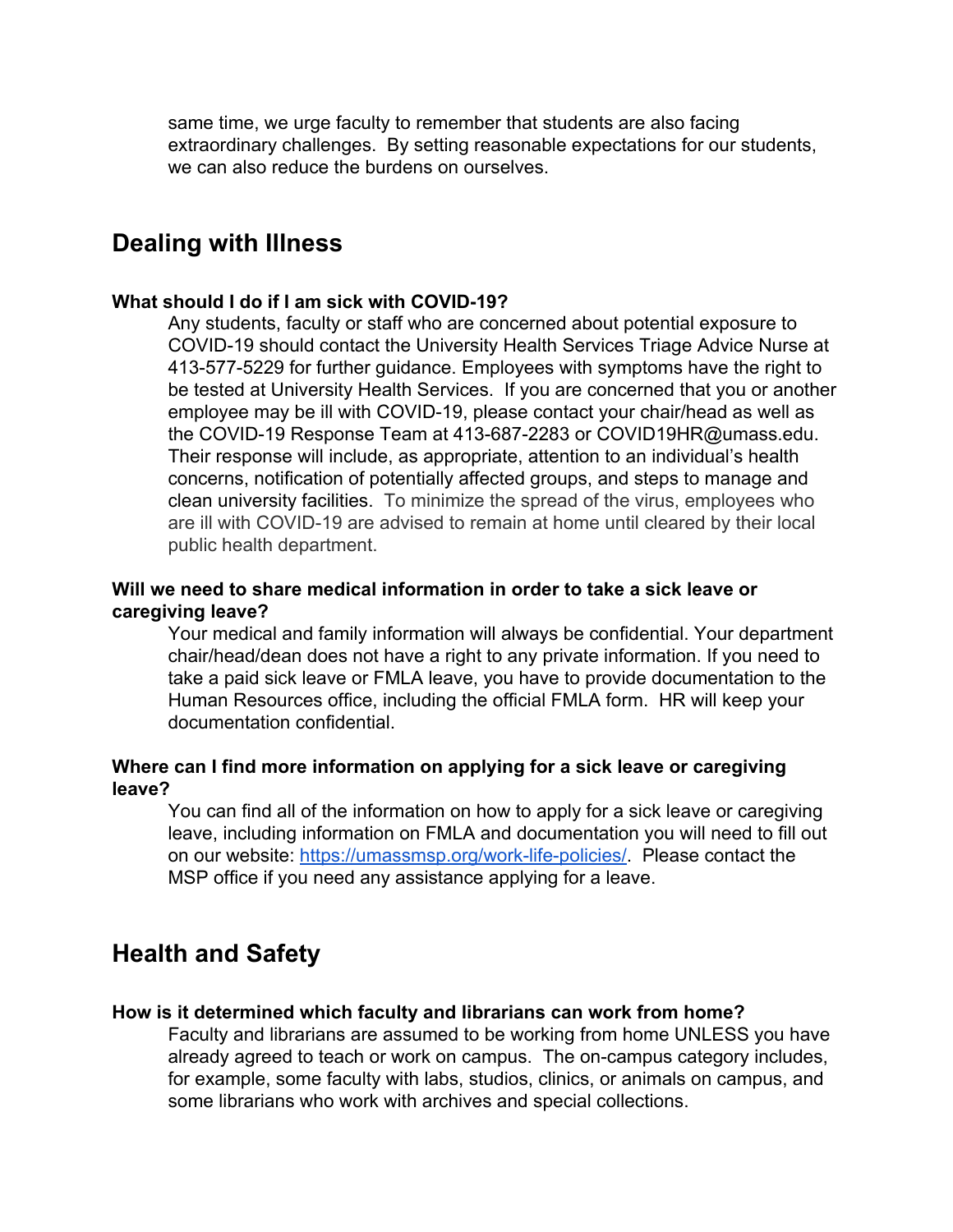#### **If you have a condition that puts you into a high-risk category, can the administration deny you the right to work remotely?**

No. If you are at high risk for COVID-19 complications, the university will make sure you can work remotely. If you are having trouble with this, please contact the MSP.

#### **Will we need to share medical information to prove that we are at high risk or have a high-risk faculty member in our household?**

We expect all MSP members will be working at home unless you specifically agreed to teach a face-to-face class, or to work in archives or special collections in the library. If you are asked to be on campus and you do not feel safe, please contact the MSP.

#### **Is regular testing available for all on-campus staff, faculty and students?**

Students will be tested when they arrive on campus. COVID-19 testing -- the virus test, not the antibody test -- will be available free of charge to staff, faculty, and students who show symptoms. Testing will not be available on-demand to asymptomatic individuals at this time.

#### **If we are on campus teaching face-to-face, what is our right to know exposure risks including air quality, adequate ventilation and cleaning plans?**

MSP members have the right to a safe and healthy workplace, according to the MSP contract and state law. The MSP, along with all of the other unions on campus, has asked for detailed information about air quality, ventilation, and sanitization plans for all spaces where our members will be working. Environmental Health and Safety is gathering this data and sharing it with the unions. If you have concerns about a particular workplace, please contact the MSP and we can ask for the information you need.

#### **Are there isolation or quarantine spaces for faculty, staff and students who get sick?**

Only students who live in the dorms will have access to isolation or quarantine space on campus. Anyone who lives off-campus -- students, staff, or faculty - will be expected to isolate or quarantine at home if they are sick or exposed to COVID-19.

#### **If I am teaching/working on campus, will I get Personal Protective Equipment (PPE)?**

Yes. Instructors will be required to wear face coverings, which will be provided by the campus, through the college personnel offices. Laboratories may need face shields for faculty and/or students, which will also be provided. Hand sanitizer will be available in all classrooms.